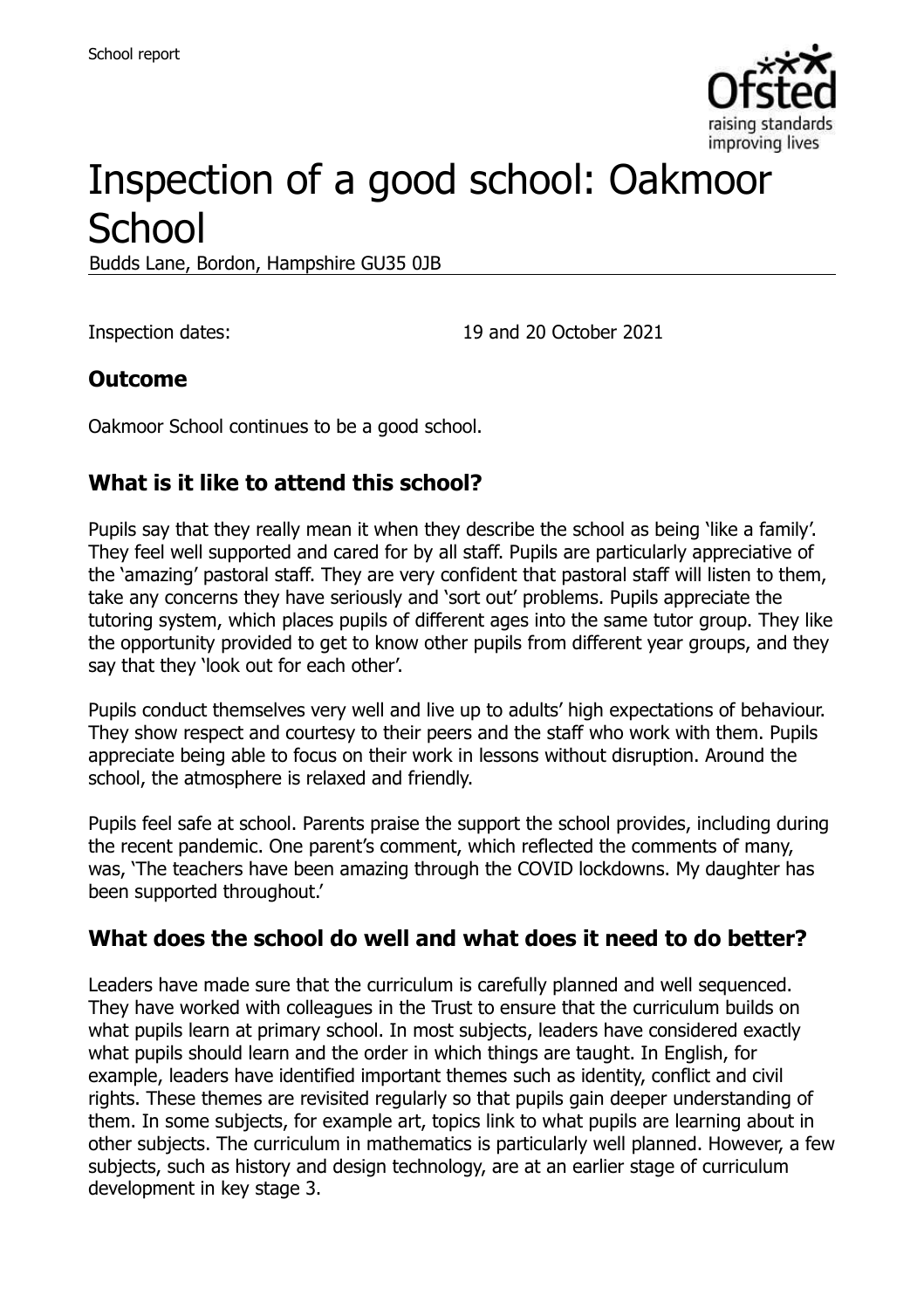

Teachers have strong subject knowledge. They work together to plan activities that build on what pupils have learned before. The meanings of new and important words in subjects are taught and revisited so that pupils remember them. Teachers' questioning checks that pupils know and remember what they have been taught. In history, for example, pupils were confident explaining the meaning of concepts such as empire and conquest.

Pupils with special educational needs and/or disabilities receive good support. Staff know and identify the needs of these pupils well. They are determined to help them keep up with other pupils in their learning. The reading skills of many pupils are low when they join the school. Staff focus on adapting lessons for weak readers. However, pupils do not always read widely about their subjects or for pleasure.

The curriculum is now more ambitious than it was before. More pupils are ready for their next steps and have a broad range of skills. Pupils achieve very well in mathematics. English is improving well. More pupils than before now study the English Baccalaureate subjects in key stage 4. Additionally, very high numbers of pupils continue to study arts and technology subjects.

Staff have high expectations of pupils' behaviour. They establish clear routines and boundaries. Pupils behave very well in class and are enthusiastic about their lessons. Well-planned 'experience days' make a strong contribution to pupils' broader development. Pupils appreciate and value these sessions. They cover relevant topics for their age group. Pupils say that staff take the days seriously and teach them in an interesting way. For instance, a recent lesson on consent had really made pupils think about acceptable behaviour in relationships.

The school has continued to improve since the last inspection. Increasing numbers of parents now see Oakmoor as their school of choice. The support from the trust is strengthening leadership and the quality of education. Staff value the support they receive and leaders' concern for their workload and well-being.

#### **Safeguarding**

The arrangements for safeguarding are effective.

Safeguarding is a strength of the school. All staff share in the responsibility for ensuring that pupils are kept safe. The members of the large safeguarding team are well known and work well with teachers and pastoral staff to support pupils at risk.

Leaders regularly update staff knowledge on safeguarding issues. Staff at all levels know what to do if they have concerns about pupils. Staff are particularly vigilant of the danger of online bullying and are very clear about what to do when it occurs.

Parents say that their children feel safe at school. Pupils know who to go to if they need help and feel confident that their concerns will be dealt with.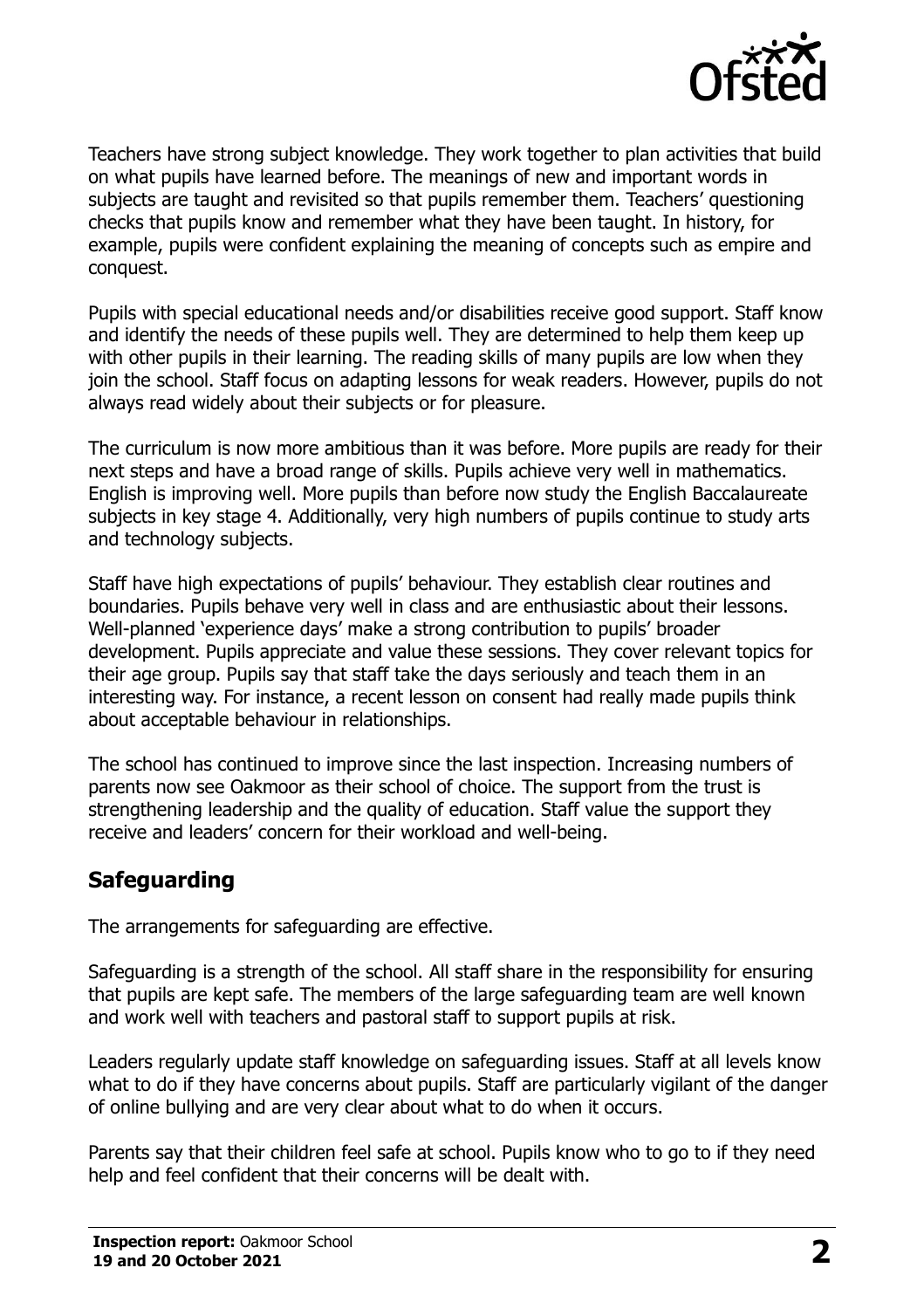

# **What does the school need to do to improve?**

# **(Information for the school and appropriate authority)**

- Many pupils join the school with low standards in reading. Pupils do not read widely enough around their academic subjects or for pleasure, which can limit the depth and complexity of their writing. Leaders should ensure that staff encourage pupils to read more widely in their subjects and for pleasure.
- Some subjects are at an earlier stage in curriculum development, particularly in key stage 3. This is largely due to less experienced leadership and delays in implementing new curriculum plans because of interruptions caused by the COVID-19 pandemic. In a few subjects, there is a lack of clarity about what precisely pupils are expected to know and be able to do at different stages of the pupils' journey through the curriculum. Leaders should ensure that curriculum plans in all subjects identify clearly and precisely what pupils need to know and be able to do in order to access the next steps in their learning. This will help pupils do as well as they should.

### **Background**

When we have judged a school to be good, we will then normally go into the school about once every four years to confirm that the school remains good. This is called a section 8 inspection of a good or outstanding school, because it is carried out under section 8 of the Education Act 2005. We do not give graded judgements on a section 8 inspection. However, if we find evidence that a school would now receive a higher or lower grade, then the next inspection will be a section 5 inspection. Usually this is within one to two years of the date of the section 8 inspection. If we have serious concerns about safeguarding, behaviour or the quality of education, we will deem the section 8 inspection as a section 5 inspection immediately.

This is the first section 8 inspection since we judged the predecessor school, Mill Chase School, to be good in October 2016.

#### **How can I feed back my views?**

You can use [Ofsted Parent View](https://parentview.ofsted.gov.uk/) to give Ofsted your opinion on your child's school, or to find out what other parents and carers think. We use information from Ofsted Parent View when deciding which schools to inspect, when to inspect them and as part of their inspection.

The Department for Education has further quidance on how to complain about a school.

If you are the school and you are not happy with the inspection or the report, you can [complain to Ofsted.](https://www.gov.uk/complain-ofsted-report)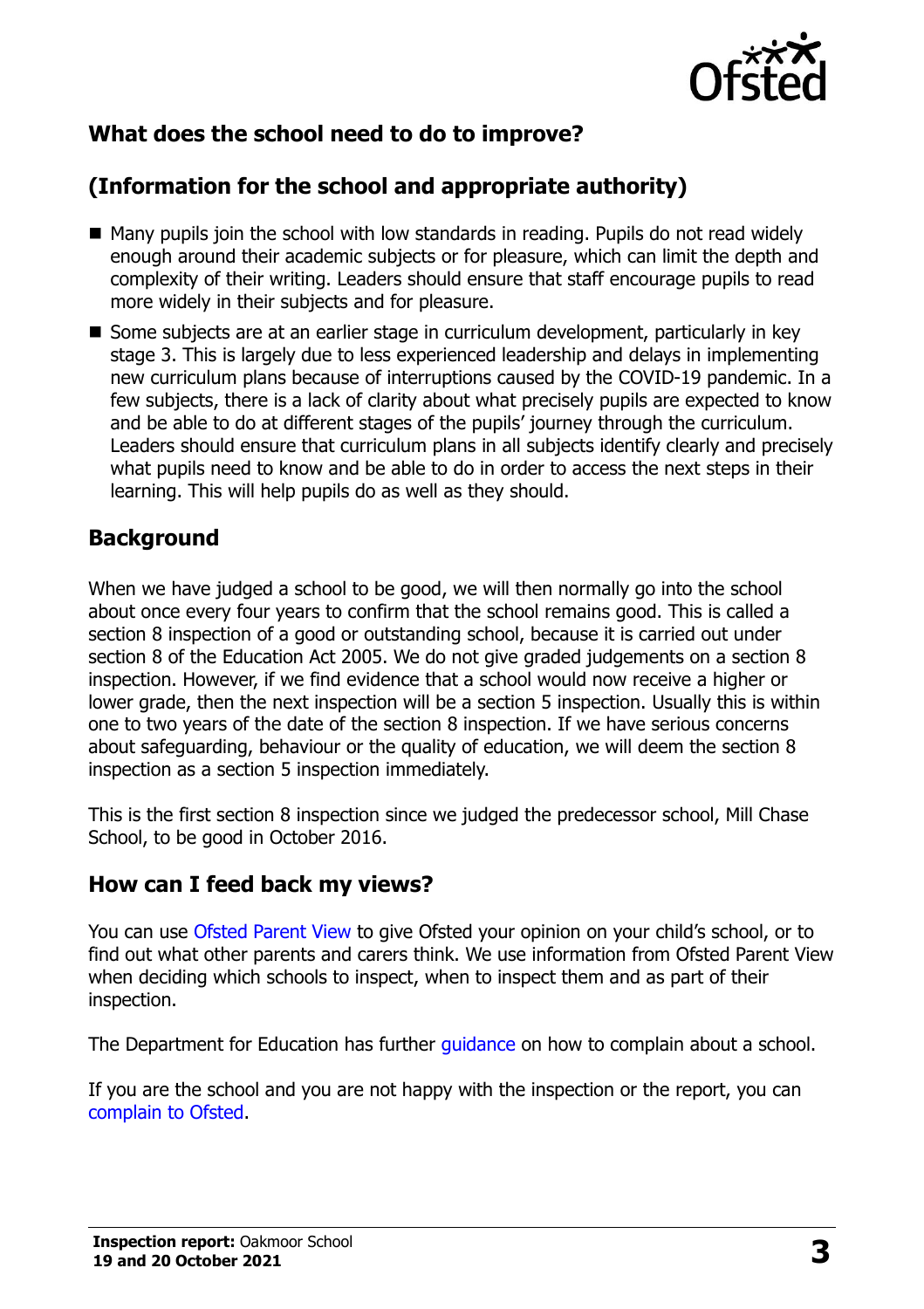

# **Further information**

You can search for [published performance information](http://www.compare-school-performance.service.gov.uk/) about the school.

In the report, '[disadvantaged pupils](http://www.gov.uk/guidance/pupil-premium-information-for-schools-and-alternative-provision-settings)' refers to those pupils who attract government pupil premium funding: pupils claiming free school meals at any point in the last six years and pupils in care or who left care through adoption or another formal route.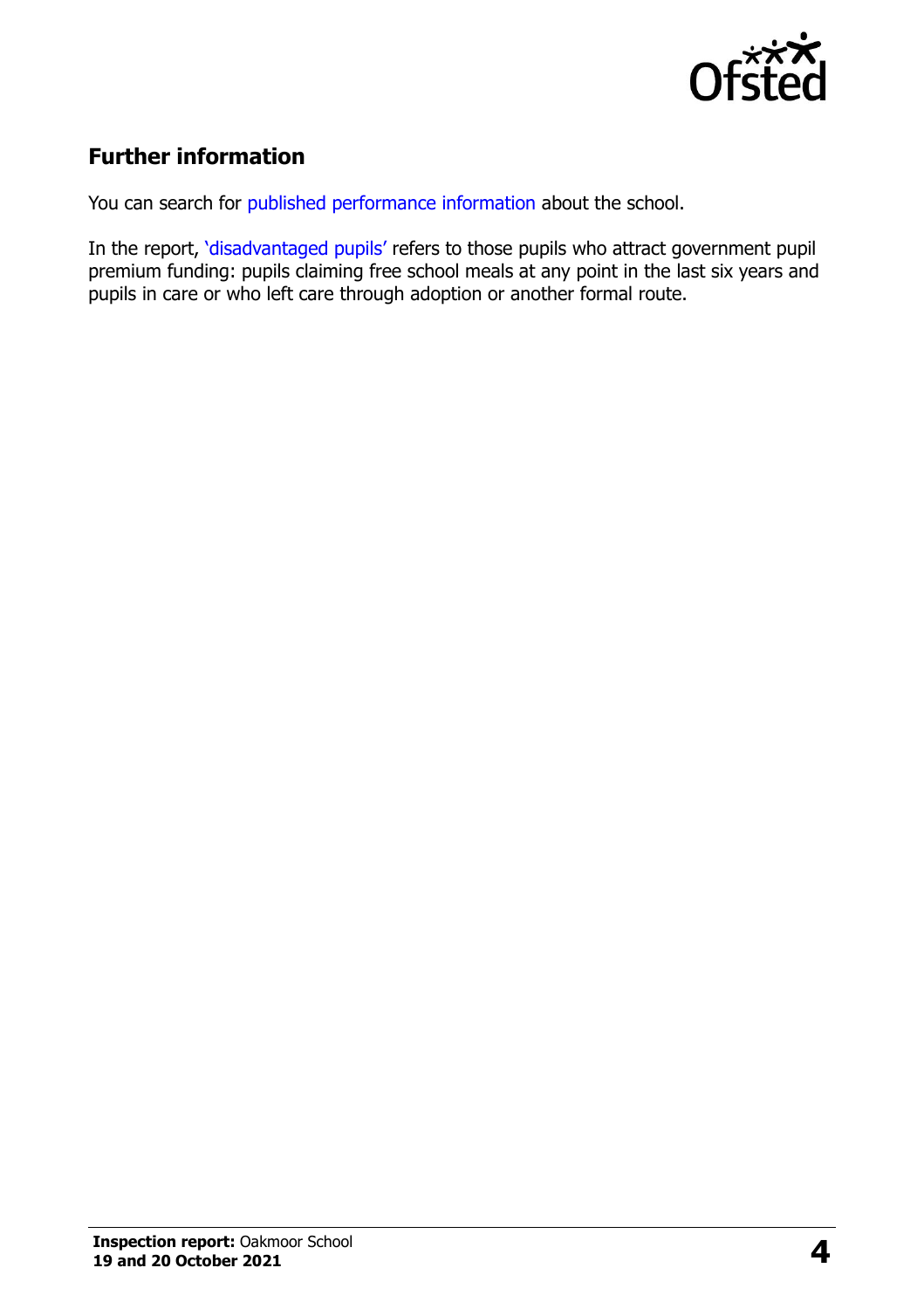

# **School details**

| Unique reference number                    | 140182                                                               |
|--------------------------------------------|----------------------------------------------------------------------|
| <b>Local authority</b>                     | Hampshire                                                            |
| <b>Inspection number</b>                   | 10200228                                                             |
| <b>Type of school</b>                      | Secondary comprehensive                                              |
| <b>School category</b>                     | Academy sponsor-led                                                  |
| Age range of pupils                        | 11 to 16                                                             |
| <b>Gender of pupils</b>                    | Mixed                                                                |
| Gender of pupils in sixth-form provision   | Mixed                                                                |
| Number of pupils on the school roll        | 756                                                                  |
| Of which, number on roll in the sixth form | Nil                                                                  |
| <b>Appropriate authority</b>               | The Board of trustees                                                |
| <b>Chair of trust</b>                      | Jane Longmore                                                        |
| <b>Headteacher</b>                         | Paul Hemmings                                                        |
| Website                                    | www.oakmoor.hants.sch.uk                                             |
| <b>Dates of previous inspection</b>        | 12 and 13 October 2016, under section<br>5 of the Education Act 2005 |

#### **Information about this school**

- The school is part of the University of Chichester Multi-Academy Trust.
- The school has a resource base for pupils with moderate learning difficulties. There are currently nine pupils being supported by the provision.

A very small number of pupils attend alternative provision, either at the Hampshire County Council-run Rowhill Centre or Place to Learn.

#### **Information about this inspection**

- This was the first routine inspection the school received since the COVID-19 pandemic began. Inspectors discussed the impact of the pandemic with school leaders and have taken that into account in their evaluation.
- Inspectors held meetings with the headteacher and senior leaders. Inspectors also met with a range of teaching and support staff.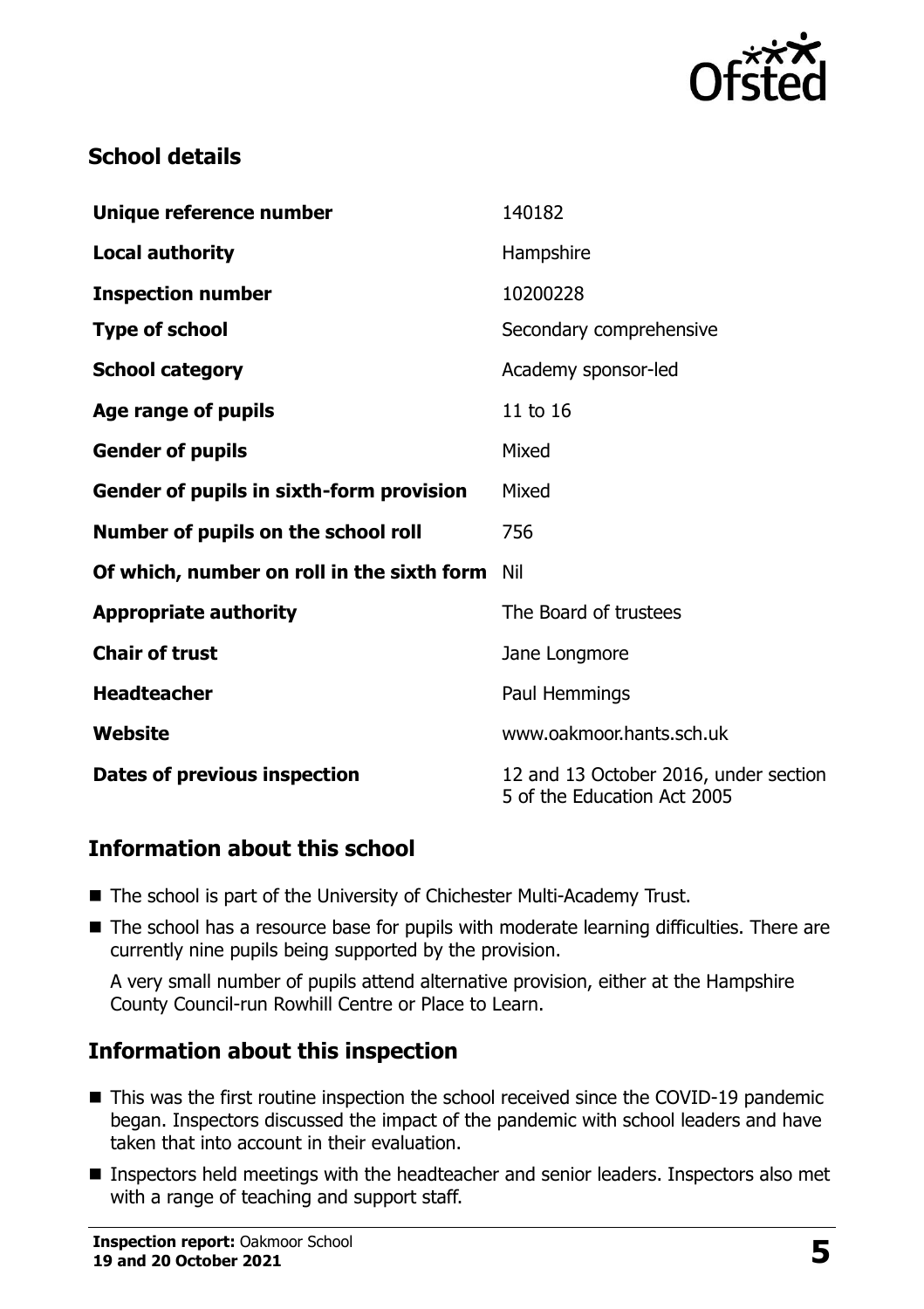

- Inspectors evaluated the quality of education by looking in detail at the teaching of English, mathematics, history and design technology. Inspectors discussed curriculum design with leaders, carried out lesson visits, scrutinised pupils' work and spoke to pupils and teachers from the lessons visited about the curriculum. In addition, the lead inspector met with leaders of art, modern foreign languages and religious education to review curriculum planning and examples of pupils' work.
- Inspectors met with the special educational needs coordinator and visited the school's specialist resource provision and inclusion centre.
- Inspectors evaluated the effectiveness of safeguarding. The school's single central record was reviewed. Inspectors met with the designated safeguarding lead and discussed some case studies of safeguarding referrals.
- The lead inspector met with representatives from the Chichester Multi-Academy Trust and the chair of governors.
- Inspectors considered the views of members of staff who responded to Ofsted's online survey for staff, responses to the Ofsted Parent View survey and free-text responses. Inspectors met with groups of pupils to discuss their views about the school and talked to pupils informally about the school. Inspectors took account of the responses to Ofsted's online pupils' survey.

#### **Inspection team**

Mark Bagust, lead inspector **Nark Bagust**, lead inspector

Charles Joseph Ofsted Inspector